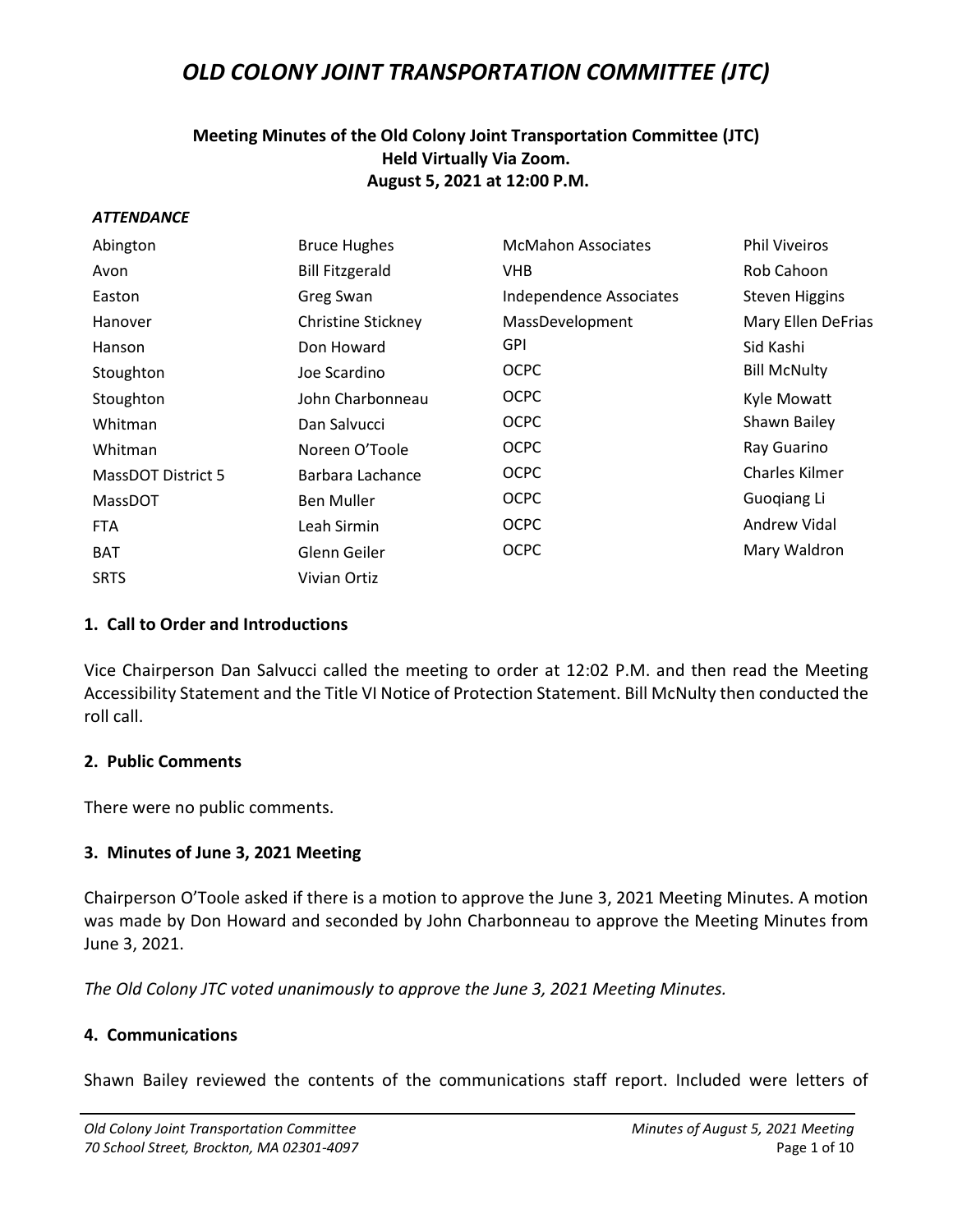correspondence, as well as notices of workshops and conferences. They are as follows:

- Correspondence from Avon Town Administrator Gregory Enos to Mary-Joe Perry, Director, MassDOT District 5 regarding Traffic Calming Solutions for Main Street (Route 28) in Avon. (June 2, 2021)
- Correspondence from West Bridgewater Town Administrator David Gagne to MassDOT seeking authorization to implement a 24-hour Heavy Commercial Vehicle Exclusion on Scotland Street (July 12, 2021)
- Statewide Bicycle Survey Accepting responses through August 19, 2021
- Baker-Polito Administration Announces \$6.5 Million to Municipalities in Shared Streets and Spaces Program Funding Awards
- MassDOT Announces Over \$6 Million in Complete Streets Funding Program Awards

### **5. Reports**

### *A. Brockton Area Regional Transit Authority (BAT)*

Glenn Geiler reported on the following:

- Reminder that Federal Transit Administration continues to require all passengers to wear face coverings on transit vehicles.
- Free weekend service is continuing through Labor Day Weekend

Glenn Geiler stated that the Public Participation Plan (PPP) will be discussed later on in the meeting.

### *B. Greater Attleboro-Taunton Regional Transit Authority (GATRA)*

Shawn Bailey reported on the following:

- GATRA has added another vehicle for their GATRA GO Coastal micro transit service
- GATRA is continuing to meet demand as Councils on Aging and rehab facilities are opening to full capacity
- All fixed route service is back to operating on a normal schedule.

### *C. South Coast Rail Project*

Shawn Bailey reported on the following:

• During June and July 2021, the following work continued: installation of new track at multiple locations; continued tree clearing from Myricks Junction in Berkley heading south; replacement of multiple culverts, installation of soldier piles and precast panels for retaining walls on the Fall River line; replacement of the railroad bridge over Assonet River in Lakeville; and work at multiple railroad grade crossings that resulted in street closures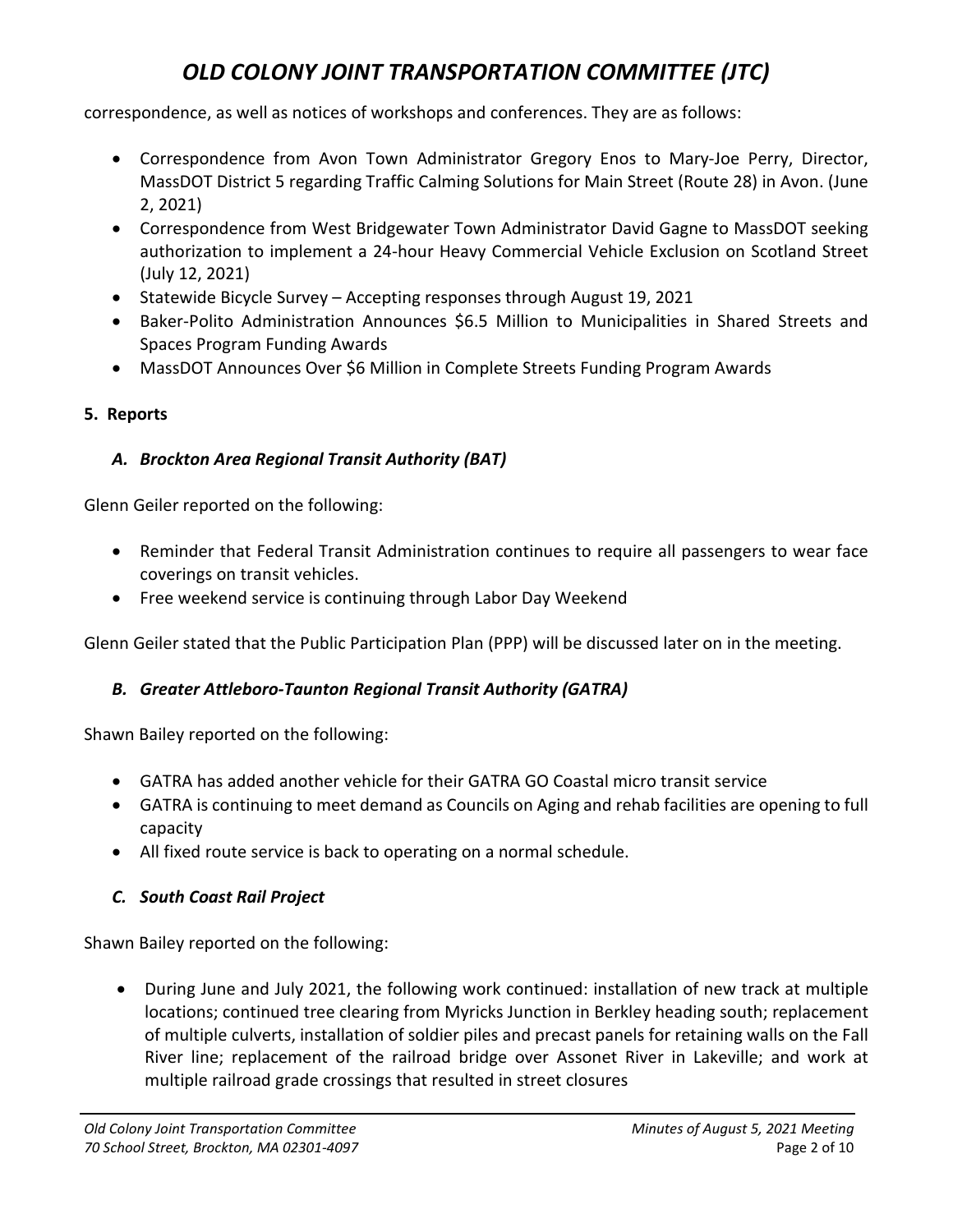• Additional work done included site preparation, drainage and utility installation, and material delivery at stations and layover sites along the railroad right-of-way from Middleborough to New Bedford and on the Fall River Secondary

Joe Scardino asked if funding is included in the federal infrastructure legislation for Phase 2 of South Coast Rail. Shawn Bailey stated that he has not been able to find any specifics to its inclusion for Phase 2 of South Coat Rail.

## **6. Old Business**

## *A. FFY 2021-2025 Transportation Improvement Program (TIP) Implementation*

Charles Kilmer provided updates on projects in the TIP. They are as follows:

FFY 2021 Projects:

- STOUGHTON IMPROVEMENTS AT RICHARD WILKINS ELEMENTARY SCHOOL (SRTS) (608829)
	- $\circ$  Bids opened on July 7, 2021. Low bid was \$2,624,673 submitted by Aqua Line Utility Inc. of Weymouth, MA.

FFY 2022 Projects:

- BROCKTON INTERSECTION IMPROVEMENTS AND RELATED WORK AT CENTRE STREET (ROUTE 123), CARY STREET, AND LYMAN STREET (609410)
	- o 25% Package Resubmission 1 received by MassDOT (7/9/2021).
- PEMBROKE REHABILITATION OF ROUTE 36 (CENTER STREET) FROM ROUTE 27 TO ROUTE 14 (600380)
	- o Plans, Specifications, and Estimate (PS&E) Resubmission 1 received by MassDOT (6/2/2021).

Currently Unprogrammed:

- AVON INTERSECTION IMPROVEMENTS AT ROUTE 28, SPRING STREET AND HARRISON BOULEVARD (611979)
	- o The Notice to Proceed (NTP) to begin work on the contract has been issued (7/9/2021).

Included for Funding in the Upcoming FFY 2022-2026 TIP:

- EASTON CORRIDOR IMPROVEMENTS ON ROUTE 138 INCLUDING INTERSECTION IMPROVEMENTS AT ROUTE 138 (WASHINGTON STREET) AND ELM STREET (608195)
	- o Currently not programmed in FFY 2021-2025 TIP but is programmed in FFY 2025 of the upcoming FFY 2022-2026 TIP.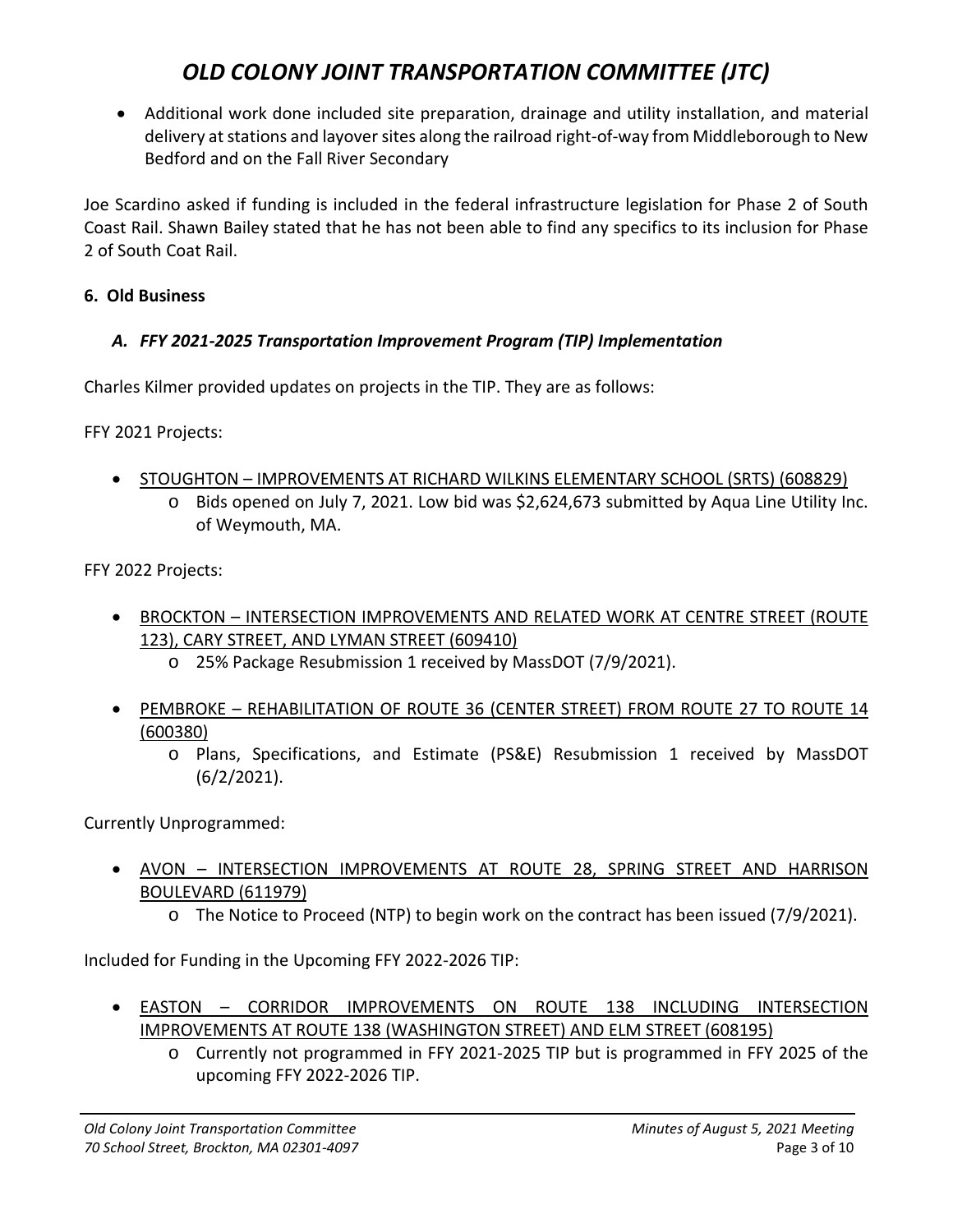- HANSON CORRIDOR IMPROVEMENTS ON ROUTE 14 (MAQUAN STREET), FROM THE PEMBROKE T.L. TO INDIAN HEAD STREET AND RELATED WORK (608506)
	- o Currently not programmed in FFY 2021-2025 TIP but is programmed in FFYs 2026 and 2027 of upcoming FFY 2022-2026 TIP.

Don Howard asked if Hanson paid the remainder of the money for the Maquan Street Project would this move the project up in the TIP? Charles Kilmer stated that if Hanson is willing to provide funds for construction to share the overall cost, the project could be programmed earlier in the TIP if total funding is available and the project is in a state of readiness to match the program year. OCPC will meet with Hanson, the consultant, and MassDOT offline to see if there are slots available earlier and to discuss the proximity of the water main.

### **7. New Business**

## *A. Draft Old Colony Public Participation Plan (PPP) Review and Endorsement*

Ray Guarino provided an overview on the Draft Old Colony PPP.

The update of the Old Colony PPP updates the previous 2017 Plan. It documents the guidelines for the MPO's public outreach efforts, establishes the process to solicit and engage public involvement in MPO activities and transportation decision making, and ensures that the process is pro-active inclusive, and accessible. It ensures early, continuous, and meaningful opportunities for all the have input including traditionally underrepresented and underserved populations (low-income, minority, Limited English Proficient, LEP, persons with disability).

Included in the 2021 PPP update is the accommodation of remote meetings and accessibility, the establishment of measures of effectiveness, and the establishment of the OCPC Reflection, Opportunity, and Action (ROA) Task Force.

Joe Scardino expressed concern about people without access to computers and internet. Charles Kilmer stated that OCPC continues to provide flexibility in meeting with people at the office and OCPC is willing and able to provide printed materials. OCPC is not going totally digital with this PPP, but rather adding these elements to this update. OCPC is continuing all of their in-person outreach.

Joe Scardino then noted that if you're conveying anything that's an emergency you should have sign language interpretation available.

Steven Higgins, Executive Director of Independence Associates is offered that they are available to translate documents into Braille.

Chairperson O'Toole asked if there is a motion to endorse the Draft Old Colony PPP. A motion was made by Glenn Geiler and seconded by Dan Salvucci.

*The Old Colony JTC voted unanimously to endorse the Draft Old Colony PPP.*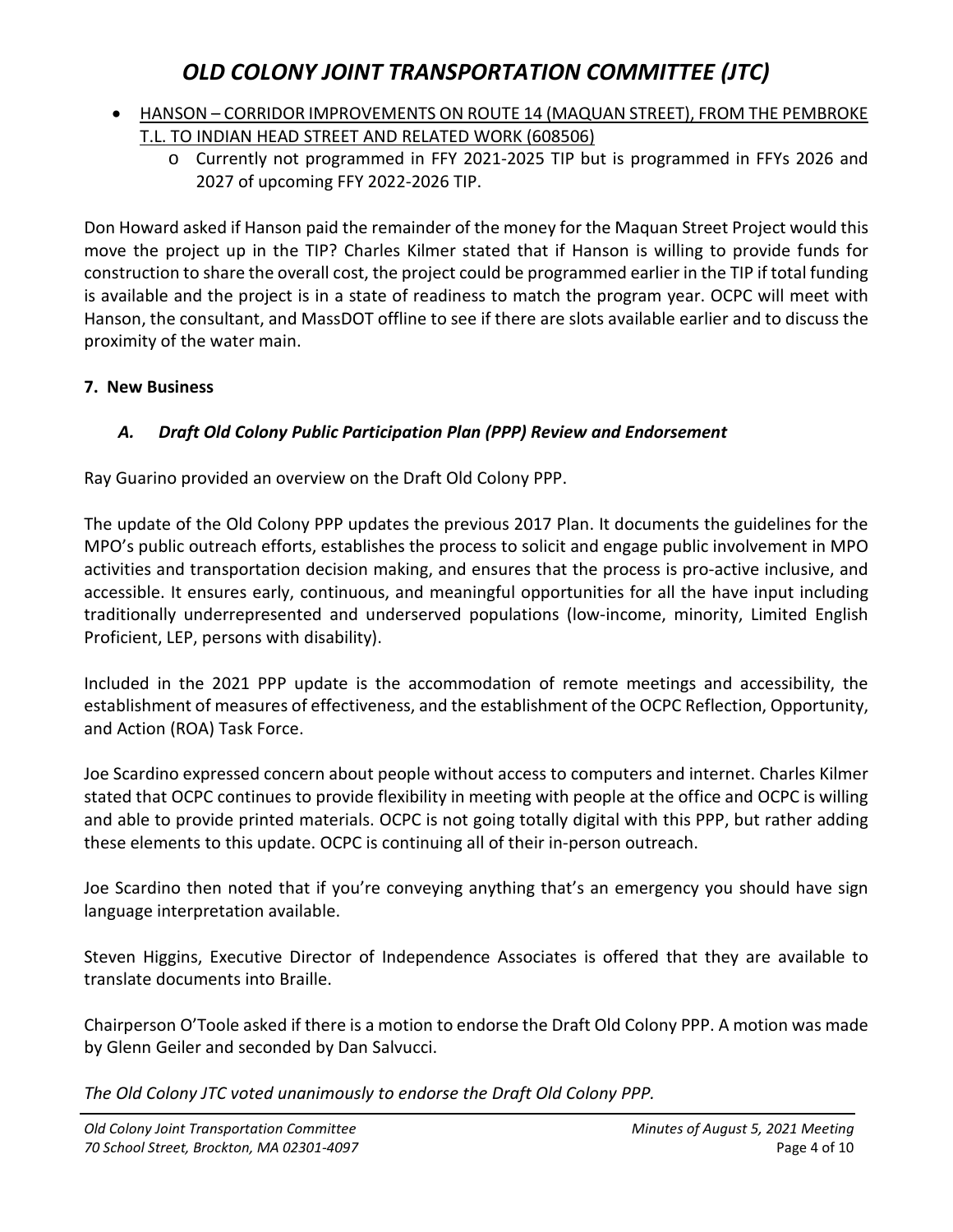## *B. FFY 2021 Road Safety Audits at Multiple Locations Project Status and Update*

Bill McNulty provided a project status and update on the FFY 2021 Road Safety Audits at Multiple Locations Project.

To date, the following Road Safety Audits have been completed under this program:

- Abington Route 123 at Rockland Street and Elm Street
- Abington Route 139 at Chestnut Street and Old Randolph Street
- Brockton Main Street at Nilsson Street
- Brockton Main Street at Forest Avenue
- Brockton Forest Avenue between Belmont Street and Gordon Street
- Easton Turnpike Street at Depot Street
- Hanover Route 53 at Broadway
- Kingston Route 27 at Lake Street
- Plymouth Commerce Way at Christa McAuliffe Boulevard and Colony Place
- Plymouth Commerce Way at Industrial Park Road
- Stoughton Pearl Street at School Street
- West Bridgewater West Street at Manley Street

Additional locations to be completed this program year:

- Bridgewater Route 104 at High Street and Pond Street
- Brockton Pearl Street at Torrey Street
- East Bridgewater Central Street at Union Street and North Union Street
- West Bridgewater Route 106 between and Including Prospect Street and Market Basket Intersections

Chairperson O'Toole stated that this is a great program and OCPC does a great job explaining everything at the RSAs.

### *C. Old Colony Active Transportation Study Project Status and Update*

Ray Guarino provided a project status and update on the Old Colony Active Transportation Study.

This study builds upon previous studies by OCPC including the Old Colony Bicycle and Pedestrian Connectivity and Livability Study 2018, 2013, and 2011. The study process includes bicycle level of service and pedestrian level of service, based on the (comfort level) method developed for the Highway Capacity Manual for bicycle travel. Safety analysis is included utilizing MassDOT crash clusters and crash history analysis as well as sidewalk gap analysis.

Joe Scardino stated that in Stoughton, the Town asks developers to upgrade and improve infrastructure with noted sidewalk and crosswalk deficiencies as part of their project mitigation.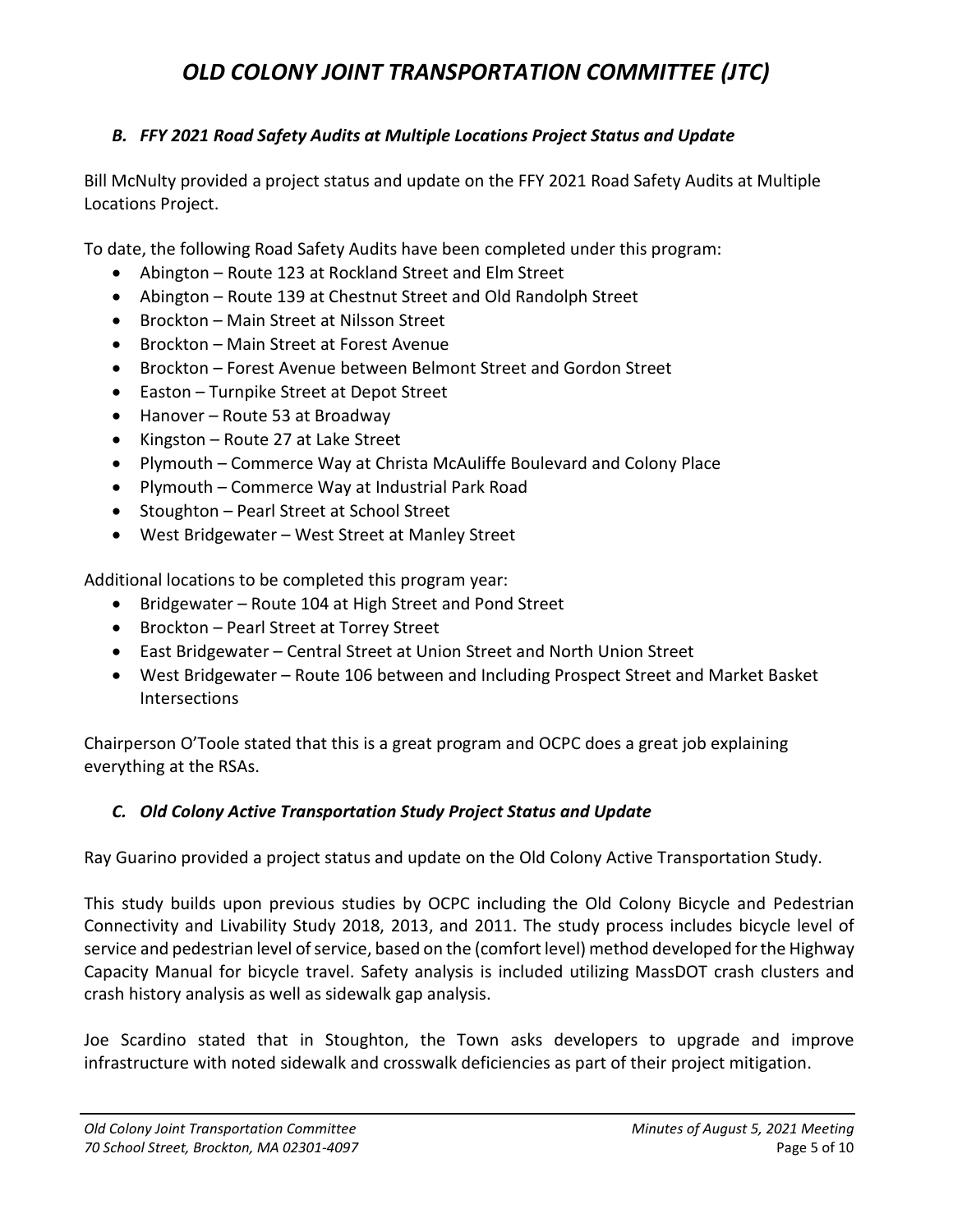Vivian Ortiz clarified that when the slides show the number of communities that are Safe Routes to Schools partners, it means they have partnered with the Program, but that does not necessarily reflect their level of active participation.

### *D. Old Colony Climate Change Vulnerability Transportation Assessment Project Status and Update*

Ray Guarino provided a project status and update on the Old Colony Climate Change Vulnerability Transportation Assessment Project.

Ray explained the story map which can be accessed by the OCPC Website. It has the interactive map and the PowerPoint slides. The interactive map shows infrastructure locations in the OCPC region that are vulnerable to flooding.

The draft report will be online for people to review.

#### **8. Other Business and Public Comment**

#### *A. Community Local Technical Assistance Studies*

Bill McNulty reported on the following Community Local Technical Assistance Studies:

Old Colony Planning Council completed the following projects requested through the Local Highway Planning Technical Assistance Program:

- Avon: Traffic Data Collection and Analysis for Route 28 at East and West Spring Street, and Route 28 at Harrison Boulevard
- East Bridgewater: Traffic Study of East Street
- Stoughton: Traffic Study and Speed Analysis of Turnpike Street
- Stoughton: Traffic Study of Elm Street
- Stoughton: Traffic Study of Walnut Street

The Town of Plymouth has requested OCPC collect traffic counts on Commerce Way, which the Town will use for the pursuit of establishing special speed regulations (speed limits) for roadway in accordance with Massachusetts General Laws Chapter 90 Section 17. This request was the result of a Road Safety Audit of the roadway.

#### Project Status Updates

#### **Duxbury**

• Follow-up Traffic Study: Travel Speeds on Various Roadways – Data analysis underway

#### **Kingston**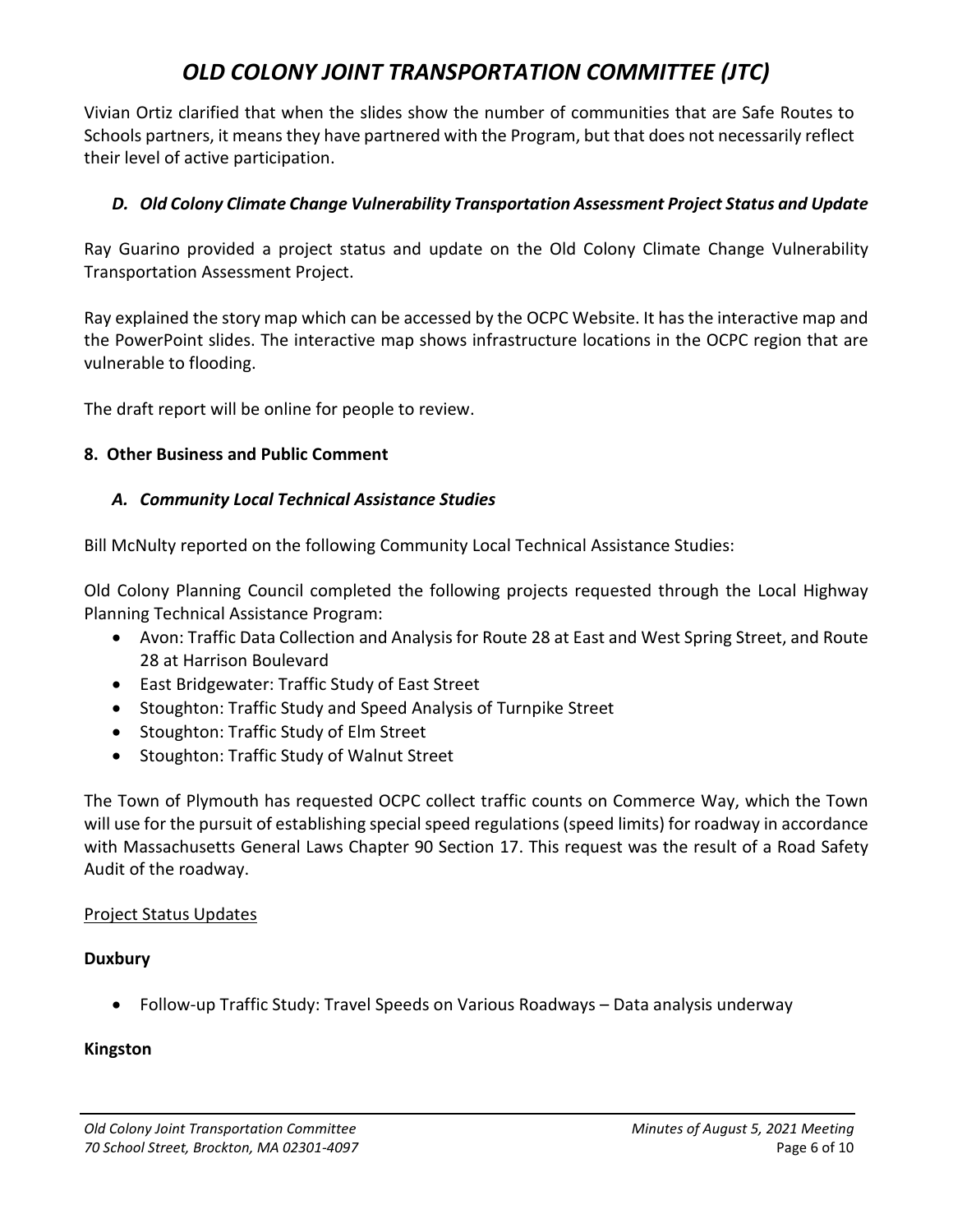- Assistance with Heavy Commercial Vehicle Exclusion Request for Green Street Ongoing analysis and technical assistance
- Heavy Commercial Vehicle Exclusion Feasibility Study for Smiths Lane Data collection planned

## **Plymouth**

- Clark Road/Beaver Dam Road Traffic Speed Analysis Additional Data Collection planned
- Commerce Way Traffic Counts Data collection planned for Fall 2021

## **Plympton**

• Assistance with Heavy Vehicle Commercial Vehicle Exclusion Request for Several Roadways – Data Analysis in progress

# *B. Staff Reviews on ENFs, EIRs, and NPCs*

Kyle Mowatt summarized the Environmental Notification Forms (ENFs), Environmental Impact Reports (EIRs), Notices of Project Changes (NPCs), and Certificates for projects within the OCPC region that are undergoing Massachusetts Environmental Policy Act (MEPA) Office review.

# **ENF**

## **EEA #16409 – Former National Fireworks Site – Hanover/Hanover**

An [Environmental](https://amermft.tetratech.com/link/TQieael8q0zKmvgU0nBYMK) Notification Form (ENF) has been submitted to the MEPA Office on behalf of the Fireworks Site Joint Defense Group (FSJDG) c/o Pierce Atwood LLP for hazardous material remediation within Factory Pond at the former National Fireworks site which is regulated under the Massachusetts Contingency Plan (MCP). The preferred alternative would involve the installation of roughly 46,200 ft2 (1,540 linear ft) of sheet pile to isolate 4.57 acres associated with the high metal density area (HMDA) in Factory Pond from the remainder of Factory Pond. The sheet pile wall will be designed at a height that would prevent overtopping during a 100-year storm. From there, the project entails dredging approximately 22,500 CY of material and backfilling 24,750 cy of material. Dredging operations will be performed in shallow water depth conditions(approximately 5 to 7 ft). Sediment dredging will likely start from the shoreline where a long-reach excavator can dredge nearshore sediment. Once dredged, contaminated sediments would be processed at an on-site upland location prior to transportation offsite. The project will impact 199,000 sf of Land Under Water (LUW).

## **CERTIFICATES**

# **EEA #16364 – Jenney Pond Dredging Project (Plymouth)**

The Town of Plymouth seeks to perform sediment dredging of Jenney Pond (the "pond"), the upstream impoundment to the Jenney (Arms House) Pond Dam (No. MA00907). The town also seeks to replace the existing pedestrian footbridge (Town Brook Park footbridge) over the pond. Jenney Pond is a 4.5-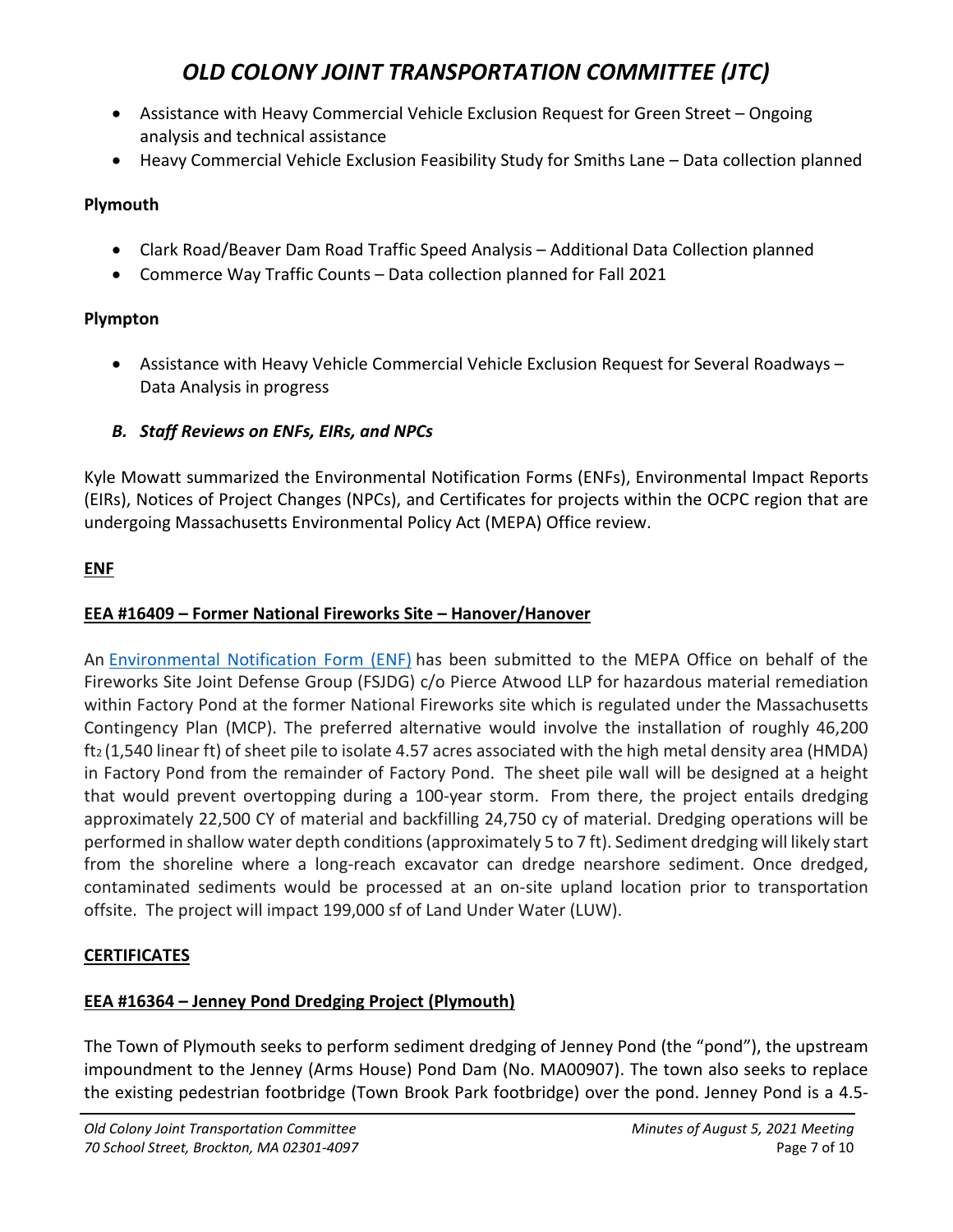acre impoundment fed by Town Brook that is upstream (south) of Jenney Grist Mill, off of Spring Lane in central Plymouth, Massachusetts. The pond can be visually and practically divided by the Town Brook Park footbridge into a northern section and a southern section. The section north of the footbridge receives the bulk of the sediment deposition, as this is where Town Brook enters the impoundment and flows downstream in a northerly direction towards the dam. This section is approximately one acre in area. The section south of the footbridge is approximately 3.5 acres in areas and does not appear to receive significant sediment deposition from Town Brook.

The primary goals of the Jenney Pond dredging project are to improve water quality and fish habitat in the pond by removing an estimated 6,350 cubic yards of sediment within the northern section of the pond and installing fish habitat features including boulder piles, woody debris, and rootwads. Additionally, the existing pedestrian bridge over the pond will be removed and replaced with a new bridge in-kind.

The certificate states that this project does not require an Environmental Impact Report (EIR) **EEA #16373 – Aldana Road, Land Swap (Halifax)**

The "sliver" (so-called, owned by DFG) is 39,120 sq. ft (0.898 acres) and runs along the south side of Aldana Rd. for a distance of 2,546+/- ft, with an average width of 15 ft. (Plan Bk 43 Pg 56). The "sliver" lies along the toe of the slope of Aldana Rd. The surface of Aldana Rd. is several feet higher than the adjacent wetland. The "sliver" is wetland but has negligible habitat value because of its long, very narrow configuration.

The Town of Halifax desires to acquire the "sliver" in order to create a safer layout at the location of a pronounced sharp curve in Aldana Rd., a gravel surfaced public way. This sharp curve is shown on Plan Bk 43 Pg 56.

The Town of Halifax is aware that wetlands along the toe of the slope of the south side of Aldana Rd may be impacted if the Town proceeds with any changes in the layout of Aldana Rd (i.e., roadway improvements). Currently the Town has no proposal for any such changes or improvements, no plans have been prepared, no funds have been approved, and the Town does not anticipate generating any such proposal within the next 5 years. The Town understands that if or when the Town decides to make any changes to the layout of Aldana Rd and if those changes involve wetland impacts, the Town may need to submit an ENF to MEPA, as well as obtain any other required permits, regarding wetland impacts.

The Certificate states that this project does not require and Environmental Impact Report (EIR).

### **EEA #16383 – Lincoln Park – West Bridgewater**

The proposed project is centered around the development of a 350,000-sf warehouse with other areas of the site, potentially being used for a 100,000-sf warehouse or expanded trailer parking area. The northern most corner of the property would be used in conjunction with a portion of the existing Lincoln Street layout for a 13,000-sf retail venue on roughly 1.5 acres of land.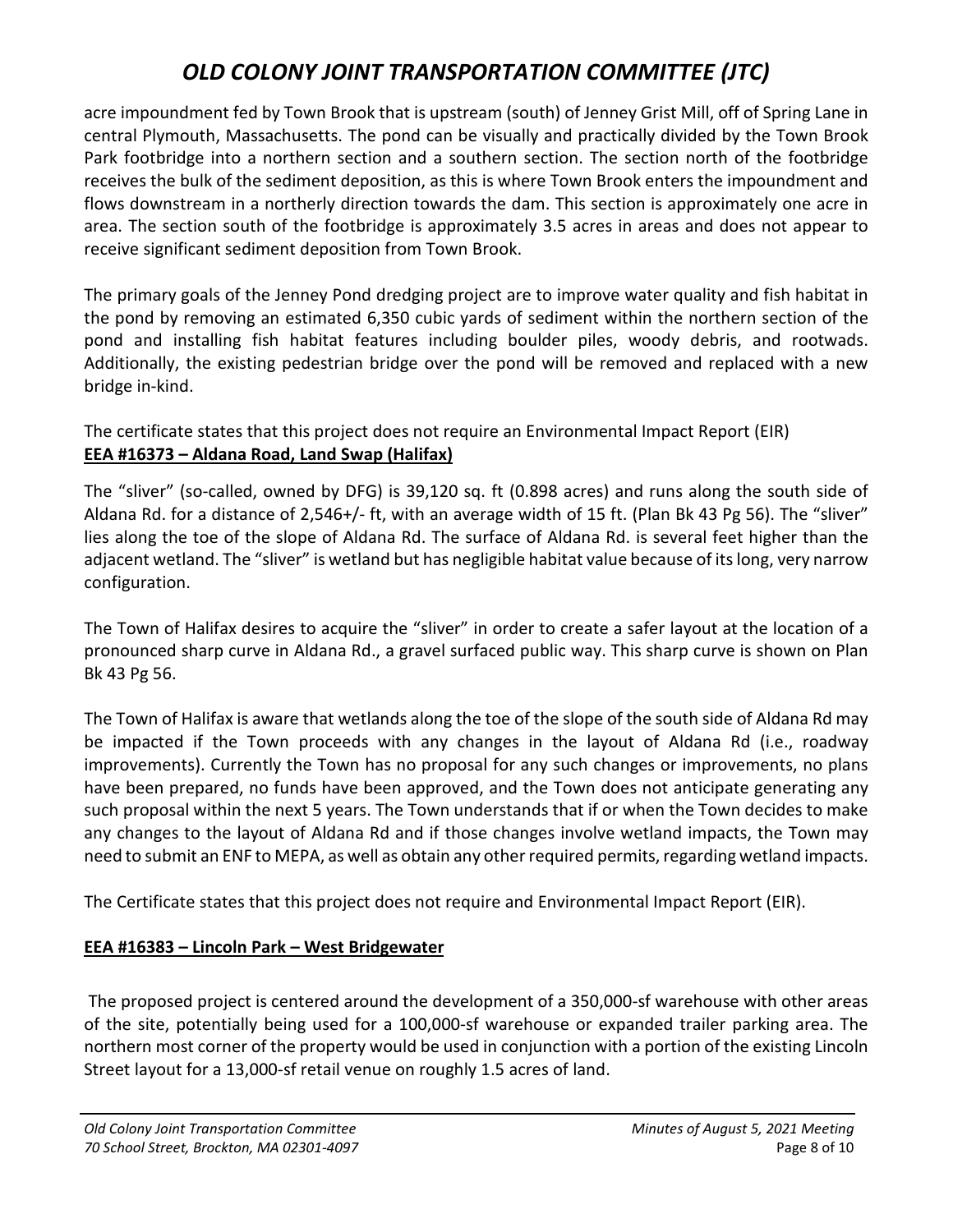Development of the project is predicated on the relocation of Lincoln Street to align with Crescent Street and other improvements to West Center Street (Route 106) that are proposed as part of the project. Access to the proposed project would be provided through four driveways, one on West Center Street (Route 106) and three on Lincoln Street. The proposed improvements at the intersection of West Center Street (Route 106) and Lincoln Street/Crescent Street would improve existing traffic conditions and offset any traffic impact of the proposed project. Aligning Lincoln Street with Crescent Street and placing those approaches under traffic signal control would improve the safety of the two offset unsignalized intersection approaches. Providing additional capacity along West Center Street (Route 106) would improve the organization and flow of vehicles traveling to and from the Route 24 interchange. These proposed improvements represent a significant investment in the Town of West Bridgewater.

The project site has been designed to serve the needs of the development and the region and will be constructed in phases so as to ensure that the size of the project continues to be appropriate for the site needs in the future. The initial build program of 350,000 sf of warehouse would serve the immediate needs of the area. An appropriate amount of parking (528 spaces) and impervious area would accompany this portion of the development and allow for the eventual end user to operate efficiently. At an appropriate time, the potential for an additional 100,000 sf of warehouse and/or up to 13,000 sf of retail could also be constructed on the site and as such are included in this project review. The parking and impervious areas that would accompany the additional elements of the project would be designed to minimize environmental disturbance while meeting the needs of the specific development.

The Certificate states that this project requires an Environmental Impact Report (EIR).

### **PUBLIC NOTICE**

# **City of Brockton – Notice of Availability of the Draft Resource Management Plan (Monponsett Pond) Report and Public Meeting**

The report addresses the Resource Management Plan requirements of the May 21, 2019 amendment to the Administrative Consent Order (ACO). The ACO defines the RMP as recommending "metrics and procedures for Silver Lake diversions and Stump Brook Dam operations intended to improve Monponsett Pond's water quality and ecosystem while maintaining Brockton's drinking water supply reliability."

A virtual public meeting to present the draft report will be held at 7:00 p.m. on August 3, 2021 via Microsoft Teams.

## *C. Regional Concerns and Local Community Transportation Issues*

Bruce Hughes stated that a lot of Chapter 90 money has been used to pave streets in Abington. It's great to see. Also, the contractors have relocated the bridge on Route 18 over the train tracks. That is another important milestone with Route 18 project. Bruce Hughes stated that there was great content at the